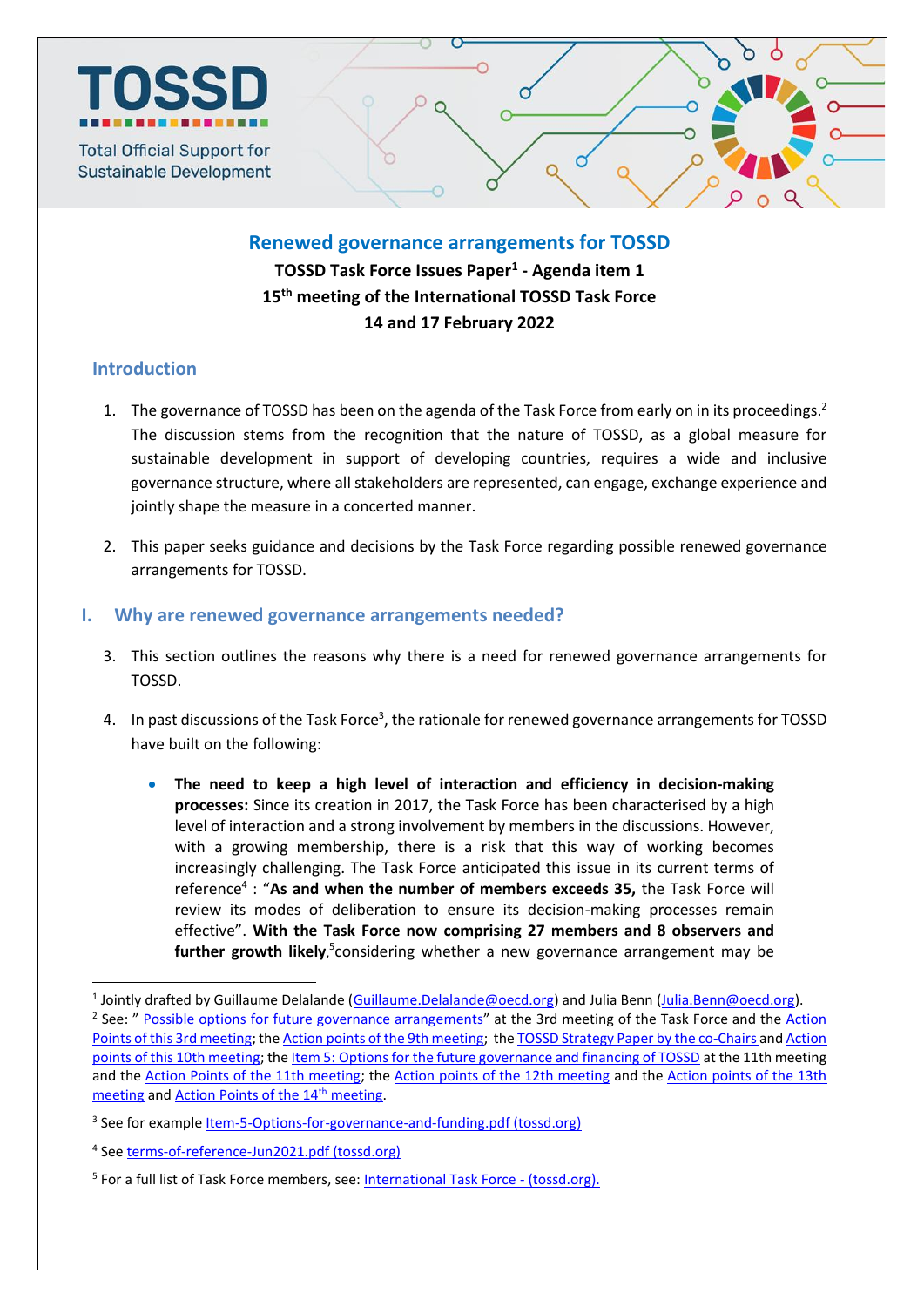necessary would appear timely. This new governance arrangement could for example, be constituted of a **Plenary**, with all members and observers, and a **Steering Group**, limited in size but with a balanced membership from all stakeholder groups.<sup>6</sup> The Steering group could manage the regular operations and direction of TOSSD, while the Plenary could comprise the entire membership and meet every year or more to take key decisions. In addition, one or more working groups could be created to address pending and future technical issues.

- **The need to strengthen the governance and legitimacy of TOSSD as an official statistical framework:** Key elements in the legitimacy of TOSSD are the official nature of the statistics collected, i.e. that TOSSD data are reported by governments and multilateral institutions, as well as the stability and clarity of the governance of the initiative. Now that the standard has been developed and that TOSSD is likely to be approved as a data source for a UN indicator, upgrading the TOSSD governance structures to place the initiative on a firmer footing and formalise the participation of representatives of countries and organisations in their official capacity may become more important. Of course, this would not preclude continued collaboration with experts.
- **The need to strengthen the legitimacy of TOSSD as an inclusive global standard and**  measure: TOSSD needs to provide an adequate space for emerging providers to discuss what and how to report. To benefit from an appropriate legitimacy in the eyes of the international community, which is critical to be able to collect data on support for sustainable development from a wide range of countries and organisations, the governance structure would also need to provide a space where all voices (traditional providers, dual provider/recipients, recipients, multilateral organisations) can be heard and participate in the decision-making. In addition, it may be necessary to demonstrate, for all stakeholders, a certain level of independence from traditional providers. One element of demonstrating this could be to diversify the sources of funding of TOSSD and further broaden the TOSSD governance structures.
- 5. **With the data collection now up and running, there is a need to address emerging TOSSD reporting issues in a more timely fashion:** It is increasingly difficult to cover all necessary topics in TOSSD Task Force meetings. Even if this issue is partly related to shorter virtual meetings over the last two years, it is also clear that the data collection triggers and multiplies the questions that need to be discussed. This includes issues such as the clarification to reporting rules and adjustments to classifications, which could potentially be more easily dealt with in a specific technical group that then makes recommendations for approval by the governing body. More time may also be needed to discuss strategic issues (political engagement at the G20 and the UN, outreach to new reporters and recipient countries, etc.).
- 6. **In addition, the governance structure needs to evolve to manage the increasing costs associated with the growth of TOSSD.** With a growing Task Force and data collection, the costs for managing the framework (e.g. data processing, online database, specific requests and organisation of meetings) tend to increase. Running a statistical system requires a predictable funding base, hence the discussions in the Task Force regarding moving towards annual membership contributions. However, moving to an annual membership contribution, discussions on which are on-going in the Task Force, is also a further element necessitating developing **a clearer governance structure in which the views of all countries and organisations that contribute to TOSSD are taken into account, for example through the creation of a Plenary and a Steering group, as explained above**.

 $\ddot{\phantom{a}}$ 

<sup>&</sup>lt;sup>6</sup> In previous Task Force papers, these structures were already mentioned and referred to as "General Assembly" and "Steering Committee".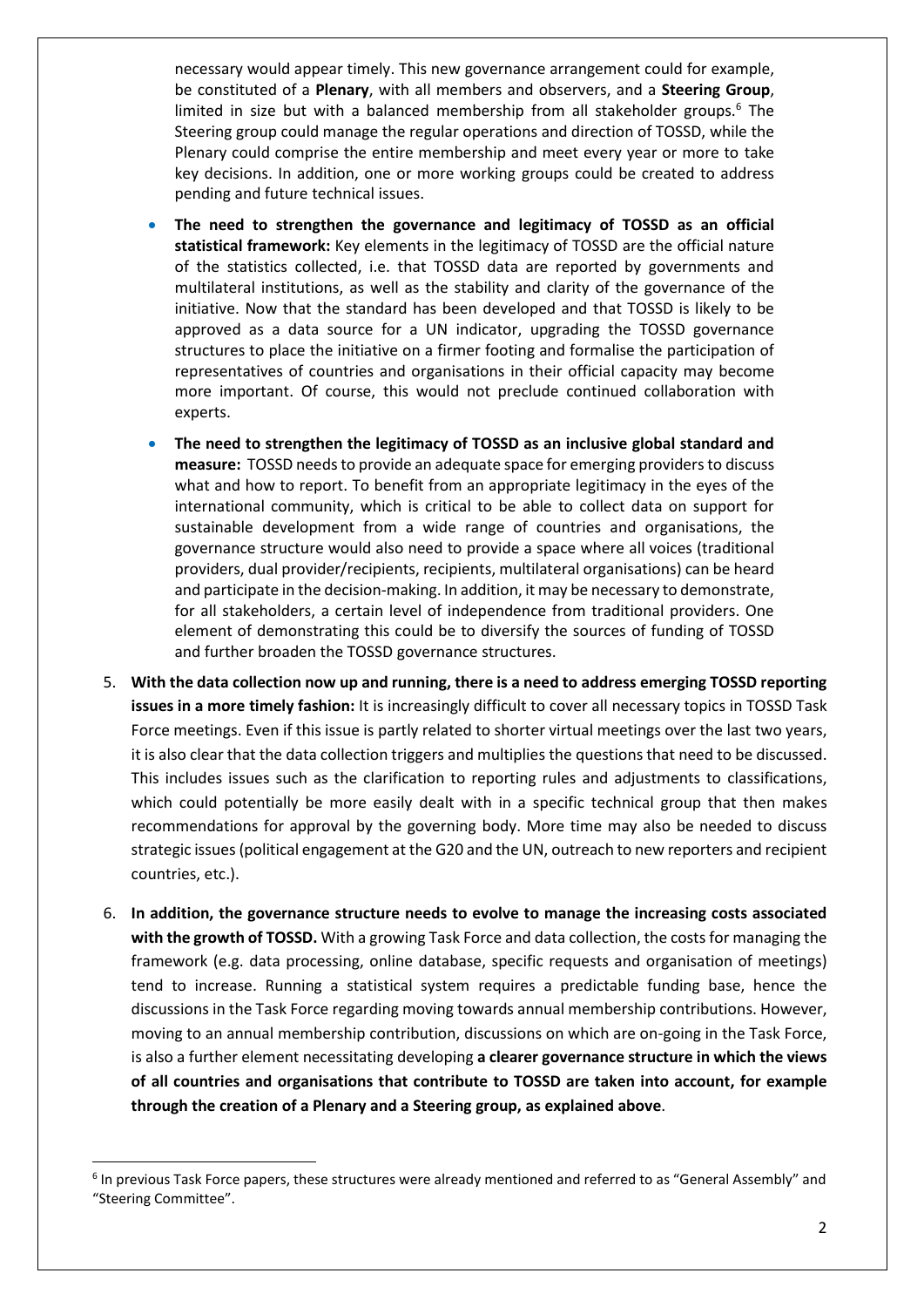### **II. Why the need to consider a renewed governance structure now?**

7. **Two critical factors bring increased urgency to consideration of the governance of TOSSD at the present juncture**: i) TOSSD will take an entirely new dimension with its recognition as a data source in the SDG indicator framework, expected to be approved at the UN Statistical Commission on **1-4 March 2022** and ii) the OECD DAC will begin discussions on the funding of the TOSSD framework and the Task Force for the period 2023-24 from **the end of February 2022**.

**A. The recognition of TOSSD as a data source in the SDG indicator framework**

- 8. The likely recognition of TOSSD as a data source for indicator 17.3.1. of the SDG indicator framework<sup>7</sup> represents **a game-changer** for TOSSD both politically and technically.
- 9. **From a political point of view, the inclusiveness of the Task Force needsto be elevated, in particular by formalising and enhancing linkages with the United Nations, for example through ensuring permanent representation of the UN in the TOSSD governance structure.** The Task Force has always recognised the importance of a strong involvement of the United Nations in its governance arrangements, particularly moving forward<sup>8</sup>, in order to ensure wide ownership of the TOSSD measure.
- 10. **From a technical point of view, to be able to produce the data series on support for sustainable development for indicator 17.3.1, the TOSSD Secretariat needs to work in collaboration and coordination with UNCTAD, the co-custodian for indicator 17.3.1.** In the final proposal presented to the UN Statistical Commission, UNCTAD and OECD as co-custodians are requested to ensure that there are no overlaps in global reporting for this indicator in cases where countries or multilaterals provide their information to both organisations. Formalisation of this co-operation in the TOSSD governance structures would also appear essential.

# **B. Key discussions on the financing of the Task Force Secretariat are upcoming from February to June 2022**

- 11. The costs of the Secretariat and the functioning of the Task Force have until now been almost exclusively funded through the OECD Development Assistance Committee Programme of Work and Budget (OECD DAC PWB).
- 12. In February 2022, **the OECD DAC is starting discussions on its 2023-24 PWB and will be concluding them around May-June 2022**. These discussions will cover the level of support provided by the OECD DAC to the TOSSD Secretariat and the TOSSD framework. With this in mind, clarity as to how the Task Force wishes to evolve in light of the recent developments of the initiative is important in order that these be taken into account in the OECD DAC's discussions of its Programme of Work and Budget. It will also be important for any implications regarding the future evolution of TOSSD stemming from the DAC PWB process to be made clear to TOSSD members.

1

 $7$  For more information on the process that is leading to this recognition, see all material related to the deliberations of the working group on the measurement of development support at: [https://unstats.un.org/sdgs/iaeg](https://unstats.un.org/sdgs/iaeg-sdgs/working-group-on-measurement-of-development-support/)[sdgs/working-group-on-measurement-of-development-support/](https://unstats.un.org/sdgs/iaeg-sdgs/working-group-on-measurement-of-development-support/)

<sup>&</sup>lt;sup>8</sup> See for example [TOSSD-Third-Task-Force-Item6.pdf \(oecd.org\),](https://www.oecd.org/dac/financing-sustainable-development/development-finance-standards/TOSSD-Third-Task-Force-Item6.pdf) Item-5-Options-for-governance-and-funding.pdf [\(tossd.org\)](https://www.tossd.org/docs/Item-5-Options-for-governance-and-funding.pdf) and the [TOSSD Strategy Paper by the](https://www.tossd.org/docs/strategy-paper-by-co-chairs.pdf) co-Chairs.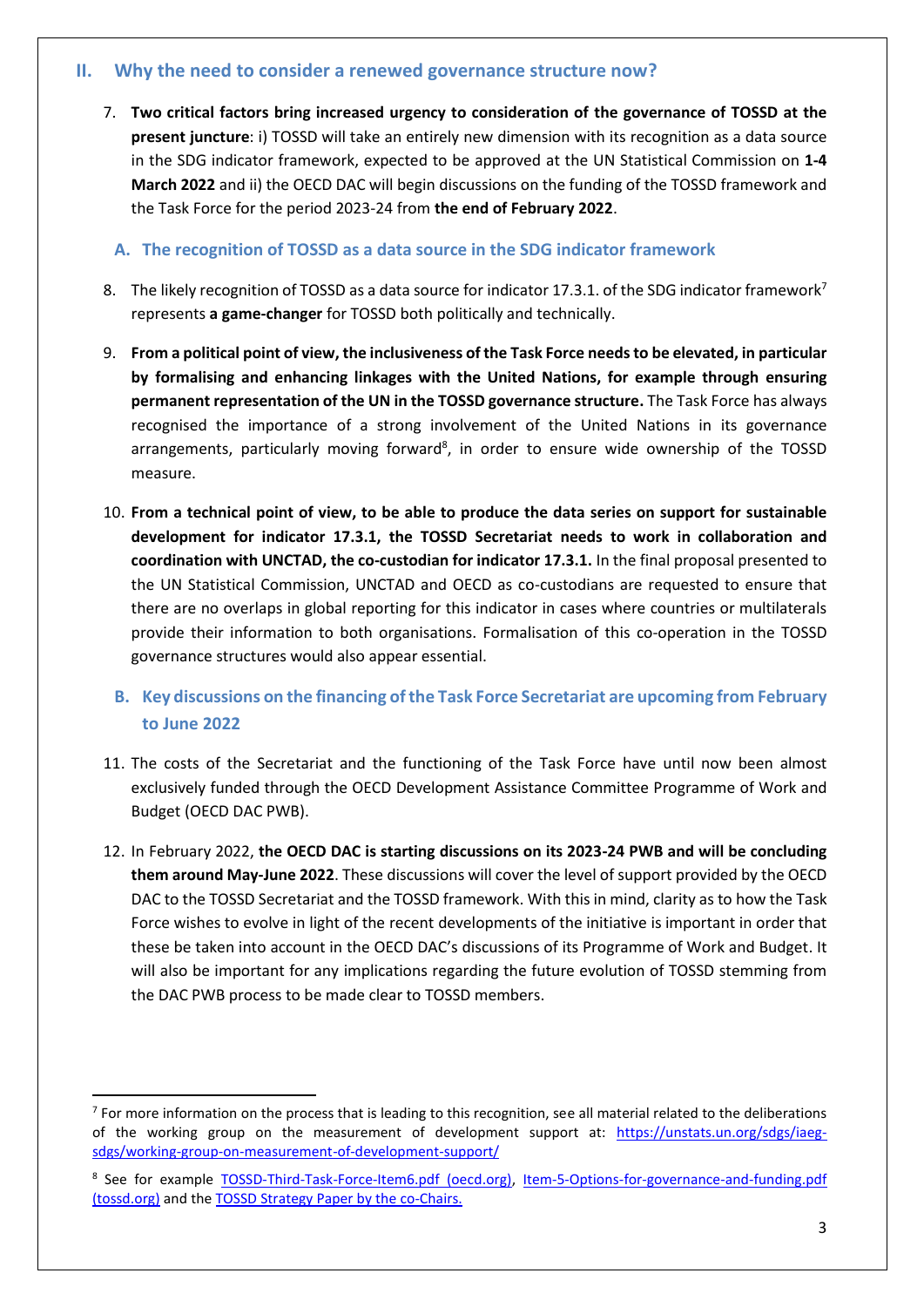### **C. Expiration of the current TORs**

13. One final element that makes the discussion on renewed governance arrangements timely is that the current TORs of the Task Force are only valid until the end of July 2022.

### **III. Considerations on how to move forward**

#### **A. Two broad options are possible**

 $\overline{a}$ 

- 14. Since the last meeting of the Task Force, the Secretariat has explored various possible options as to how the TOSSD governance structures might evolve. This has included an in-depth review of the governance structures and procedures of several entities<sup>9</sup> potentially relevant in the context of TOSSD (e.g. because of the composition of their membership and their strategic objectives), within the OECD and beyond.
- 15. At present, the Task Force has no formal legal status and functions pursuant to its TORs with the support of the OECD Secretariat. Moving forward, **two broad options are possible (see Annex I).** First, should the Task Force consider it needs more time to advance work on a renewed governance arrangement, it could renew its TORs with little change and continue functioning as it does presently, i.e. it could maintain the status quo. However, this would not address the recent developments of the initiative outlined above.
- 16. Alternatively, the Task Force could seek to review and revise its governance arrangements to increase certainty, clarity and legitimacy, as well as to better accommodate the recent developments of the initiative outlined above. While not directly related to questions of governance arrangements, depending on the future evolution of TOSSD, the Task Force could also consider whether any evolution in its governance arrangements might imply a need to consider an evolution in its financial and administrative arrangements, for example, by further formalising its status and relationship with the OECD through a hosting arrangement.
- 17. With respect to its governance arrangements, when analysing the two broad options outlined in this paper, Task Force members could consider the following criteria:
	- The **credibility** of the option against i) the political ambition of TOSSD (TOSSD cannot claim to be a global measure in the long run if it is managed by a small group of countries in an informal way) and ii) political commitments vis-à-vis the international community (notably developing TOSSD in an "open, inclusive and transparent" manner, in reference to paragraph 55 of the Addis Ababa Action Agenda).
	- The political **acceptability** of the option by the international community and specific groups, i.e. traditional providers, dual provider/recipients, recipients, multilateral institutions and CSOs.
	- The **feasibility** of the option, including the administrative, financial and technical feasibility (e.g. capacity of the Secretariat to meet the goals set by the Task Force or to produce the data for the UN indicator 17.3.1).

<sup>&</sup>lt;sup>9</sup> Namely the [Global Forum on Tax and exchange of Information for Tax purposes,](https://www.oecd.org/tax/transparency/) [GPEDC](https://www.effectivecooperation.org/) (Global Partnership for Effective Development Co-operation), *[IATI](https://iatistandard.org/en/)* (International Aid Transparency Initiative), [MOPAN](https://www.mopanonline.org/) (Multilateral Organisations Performance Assessment Network), [IPAC](https://www.oecd.org/climate-action/ipac/about) (International Programme for Action on Climate).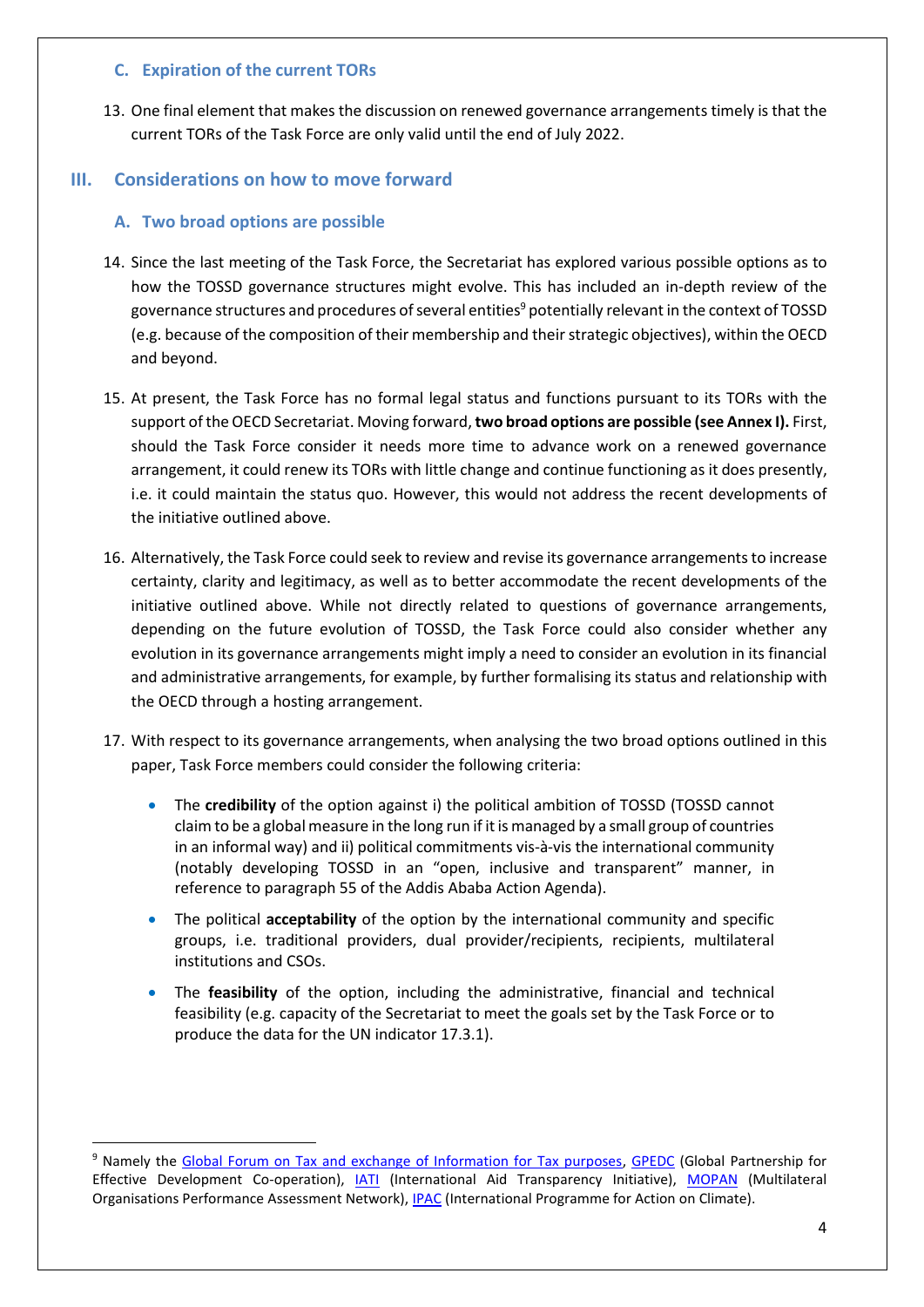### **B. What now? Concrete options and next steps**

- 18. In case the TOSSD Task Force decides that it needs more time to advance work on a renewed governance arrangement, the Secretariat could prepare a new version of the TORs to extend the work of the Task Force until a suitable date, to be discussed among Task Force members. Elements to take into consideration regarding this option are set out in Annex I.
- 19. In case the Task Force supports reviewing and revising its governance arrangements, it could make progress during its 15<sup>th</sup> meeting by addressing some concrete questions already considered in previous meetings in further detail, including:
	- a. The broad structure of a future TOSSD governance model and discuss some of its critical elements
	- b. The role of the UN in a future governance model
	- c. Options regarding the name of the future governance body of TOSSD
- 20. Elements to take into consideration regarding this option are set out in Annex I, while questions to consider are set out in Annex II.

# **a. The broad structure of the future TOSSD governance model and its critical elements**

- 21. At its previous meetings, the Task Force had considered the possibility of a new governance arrangement consisting of a "**Plenary/General Assembly**" and a "**Steering Group/Steering Committee**".<sup>10</sup> **The Task Force could confirm if this is still the envisaged model.**
- 22. Based on the research carried out by the Secretariat, **Annex II provides a list of topics and related questions to be discussed in order to further clarify future TOSSD governance arrangements**. The answers to these questions would also form a basis for the development of a manual of procedures as called for by the Task Force<sup>11</sup>. In this regard and building on the discussion of these questions, the Secretariat could provide text on certain aspects – e.g. participation in the new governance structure (members, observers), potential waivers on annual membership contributions, application process and the Secretariat TORs – for discussion at the Task Force's next meeting.

### **b. The role of the UN in a future governance arrangement**

- 23. A critical aspect of any new governance arrangement will be the role of the UN. The Task Force has already discussed that the United Nations should indeed play a key role in the future governance structure for TOSSD<sup>12</sup>.
- 24. The process over the past 18 months in the IAEG-SDGs Working Group on measurement of development support against the SDG target 17.3 has allowed for broadening the discussion on TOSSD much beyond the International Task Force and led to a de facto recognition of the TOSSD methodology. The proposal by the Working Group submitted to the Statistical Commission builds on

 $\ddot{\phantom{a}}$ 

<sup>&</sup>lt;sup>10</sup> See for example [TOSSD-Third-Task-Force-Item6.pdf \(oecd.org\)](https://www.oecd.org/dac/financing-sustainable-development/development-finance-standards/TOSSD-Third-Task-Force-Item6.pdf), Item-5-Options-for-governance-and-funding.pdf [\(tossd.org\)](https://www.tossd.org/docs/Item-5-Options-for-governance-and-funding.pdf) and the [TOSSD Strategy Paper by the co-Chairs](https://www.tossd.org/docs/strategy-paper-by-co-chairs.pdf)

<sup>&</sup>lt;sup>11</sup> See the relevant paper [\(Item-3-Proposal-to-develop-a-manual-of-procedures.pdf\)](https://www.tossd.org/docs/Item-3-Proposal-to-develop-a-manual-of-procedures.pdf) and the Action points [\(12th](https://www.tossd.org/docs/12th-tossd-meeting-action-points.pdf)[tossd-meeting-action-points.pdf\)](https://www.tossd.org/docs/12th-tossd-meeting-action-points.pdf) on this topic from the 12<sup>th</sup> TOSSD Task Force meeting.

<sup>&</sup>lt;sup>12</sup> See for example [TOSSD-Third-Task-Force-Item6.pdf \(oecd.org\)](https://www.oecd.org/dac/financing-sustainable-development/development-finance-standards/TOSSD-Third-Task-Force-Item6.pdf), Item-5-Options-for-governance-and-funding.pdf [\(tossd.org\)](https://www.tossd.org/docs/Item-5-Options-for-governance-and-funding.pdf) and the [TOSSD Strategy Paper by the co-Chairs](https://www.tossd.org/docs/strategy-paper-by-co-chairs.pdf)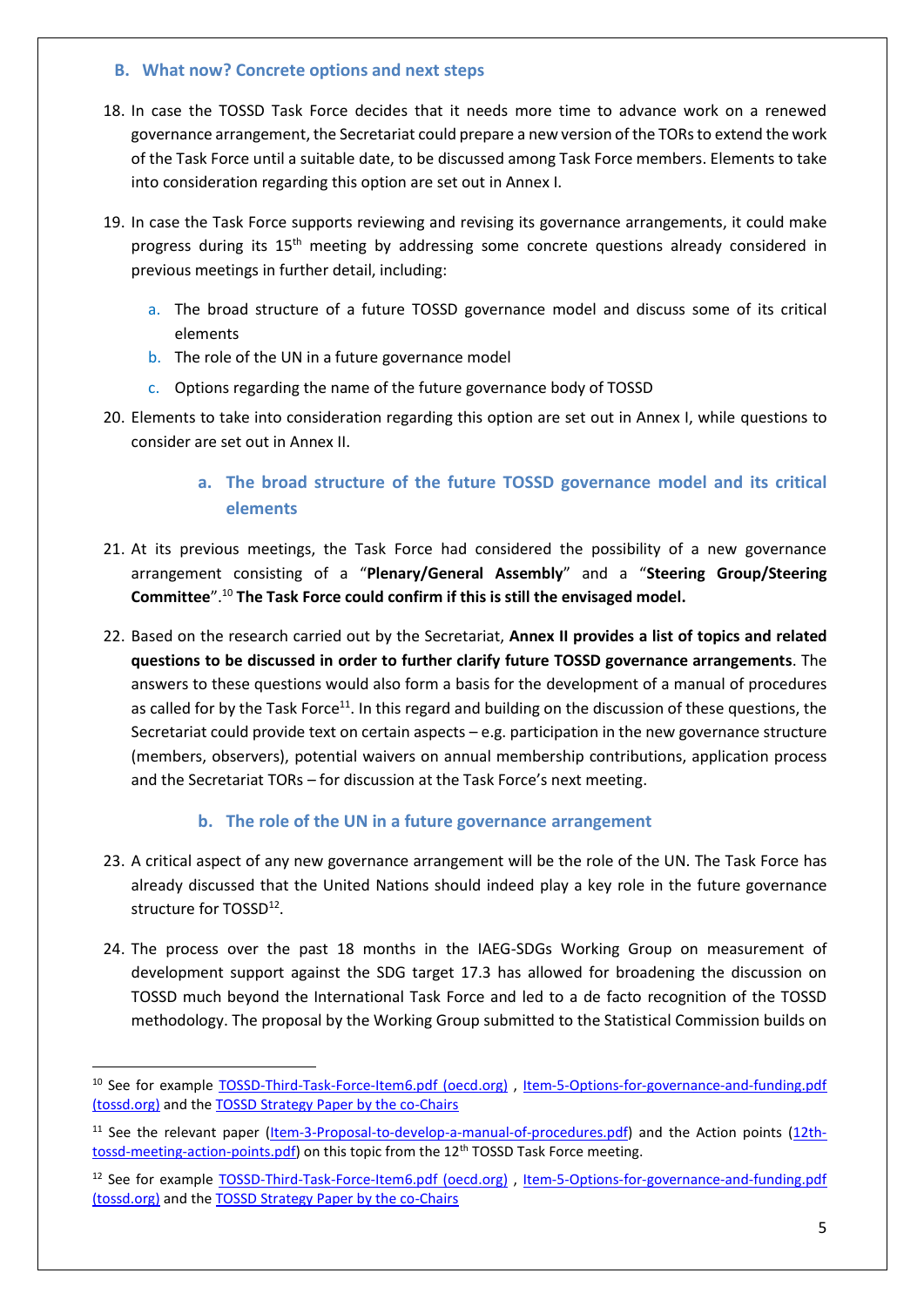TOSSD, largely applies TOSSD concepts and definitions, and references TOSSD as a data source. It also foresees the OECD and UNCTAD as co-custodians for the indicator, which in practice implies joint work on the data and reports based on the indicator.

- 25. The link with the UN for TOSSD can thus be ensured through the collaboration with UNCTAD on the SDG indicator 17.3.1, noting that the UN Statistical Commission oversees the global SDG indicator framework. The UN, in particular UNCTAD, can contribute to quality assurance and facilitate outreach to SSC providers through pilots and joint work on capacity building.
- 26. By contrast, even if TOSSD becomes a more global standard, recognised through the global SDG monitoring framework, the Task Force has acknowledged in previous meetings that hosting by the UN may take time. There are also economies of scale to take into account and the OECD has a clear value-added in collection and publication of data on development finance, given its existing statistical systems and infrastructures. The TOSSD database and procedures for data collection, processing and publication were built in a short time frame, and are fully functional, thanks to the systems already in place at the OECD. Rebuilding such a capacity at the UN would not come without major financial and technical implications.
- 27. Regardless of the specifics of any revised governance structure that might be established, the Task Force could discuss the importance and modalities of the UN participating in the TOSSD governance structures on a permanent basis. **Given the critical role that UNCTAD is expected to play as a cocustodian of indicator 17.3.1., the Task Force could discuss the role of UNCTAD in these structures in particular.**
- 28. **The Task Force could discuss the concrete role that it sees for the UN/UNCTAD, for example in any future "Plenary", "Steering Group" and in more technical working groups.**

## **c. Options for a future name for an expanded Task Force**

- 29. The Task Force already held a discussion on this topic at its 11th meeting in October 2020**<sup>13</sup>** . From prior discussions and in view of recent developments of the initiative, it appears that a suitable name for TOSSD could include: i) "international", ii) the measurement aspect i.e. "TOSSD" or "measuring support for sustainable development" and iii) a description of the entity i.e. "Forum", "Platform" or "Network". The following names could therefore be proposed:
	- **International Forum on Measuring Support for Sustainable Development (IF-MSSD)**
	- International Forum on TOSSD (IFT)
	- International Platform on TOSSD (IPT)
	- International TOSSD Platform (ITP)
	- **•** International Network on TOSSD (INT)
	- International TOSSD Network (ITN)

## 30. The **Task Force is invited to comment on the possible names above.**

 $\ddot{\phantom{a}}$ <sup>13</sup> See previous discussions on the name of the Task Force at: Item-5-Options-for-governance-and-funding.pdf [\(tossd.org\)](https://www.tossd.org/docs/Item-5-Options-for-governance-and-funding.pdf) and corresponding Action Points[: 2020-12-18-11th-TOSSD-TF-Meeting-Action-Points-final.pdf](https://www.tossd.org/docs/2020-12-18-11th-TOSSD-TF-Meeting-Action-Points-final.pdf)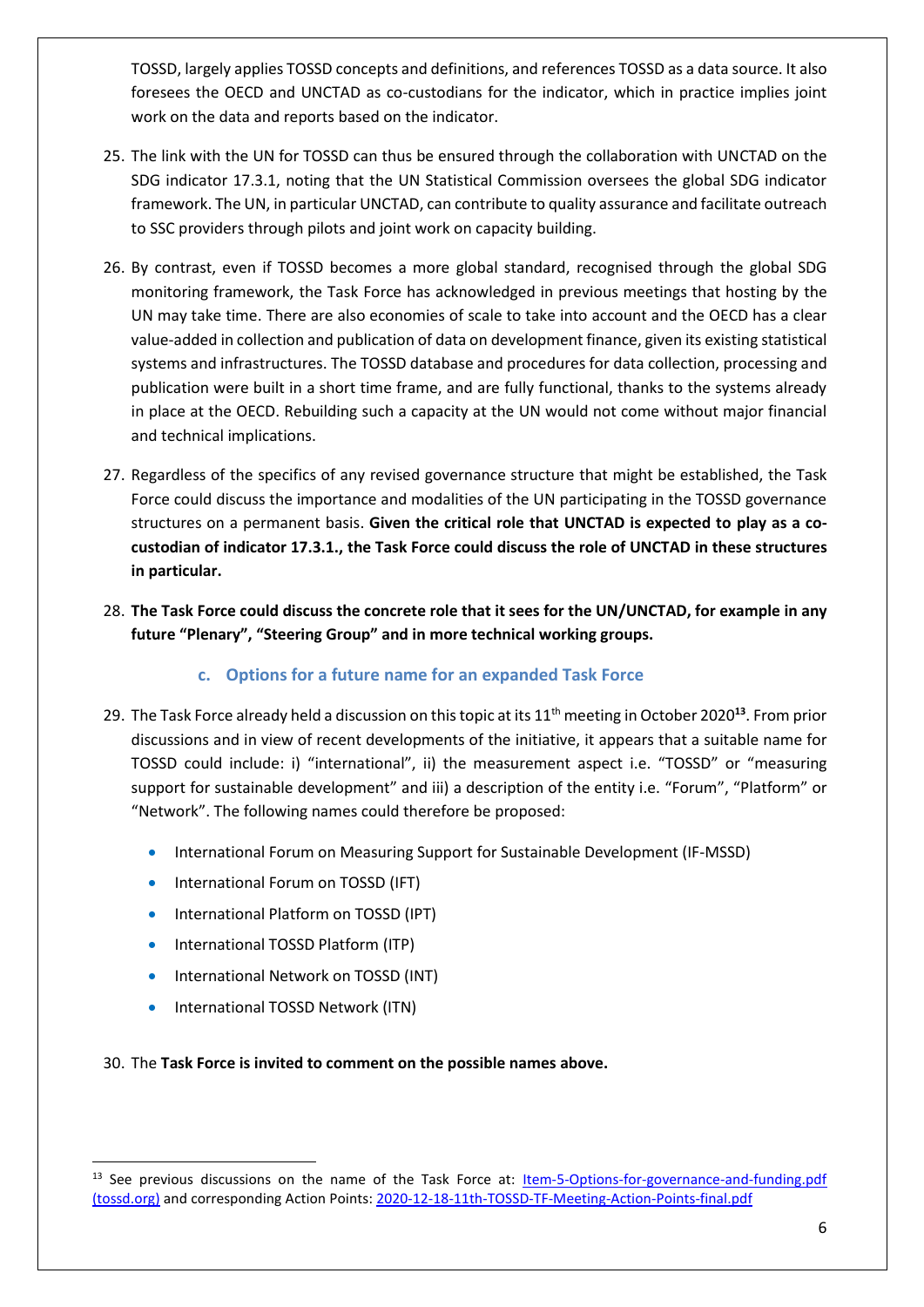#### **Issues for discussion**

- **Task Force members are invited to provide their views on the two broad options for future governance arrangements of TOSSD (Annex I).**
- **If the Task Force wishes to consider reviewing and revising its governance arrangements, Task Force members are invited to discuss:**
	- o **The broad structure envisaged for a future TOSSD governance model and discuss some of its critical elements (Section III.B.a).**
	- o **The role of the UN in a future governance model (Section III.B.b).**
	- o **Options of the future name of a new governance body (Section III.B.c).**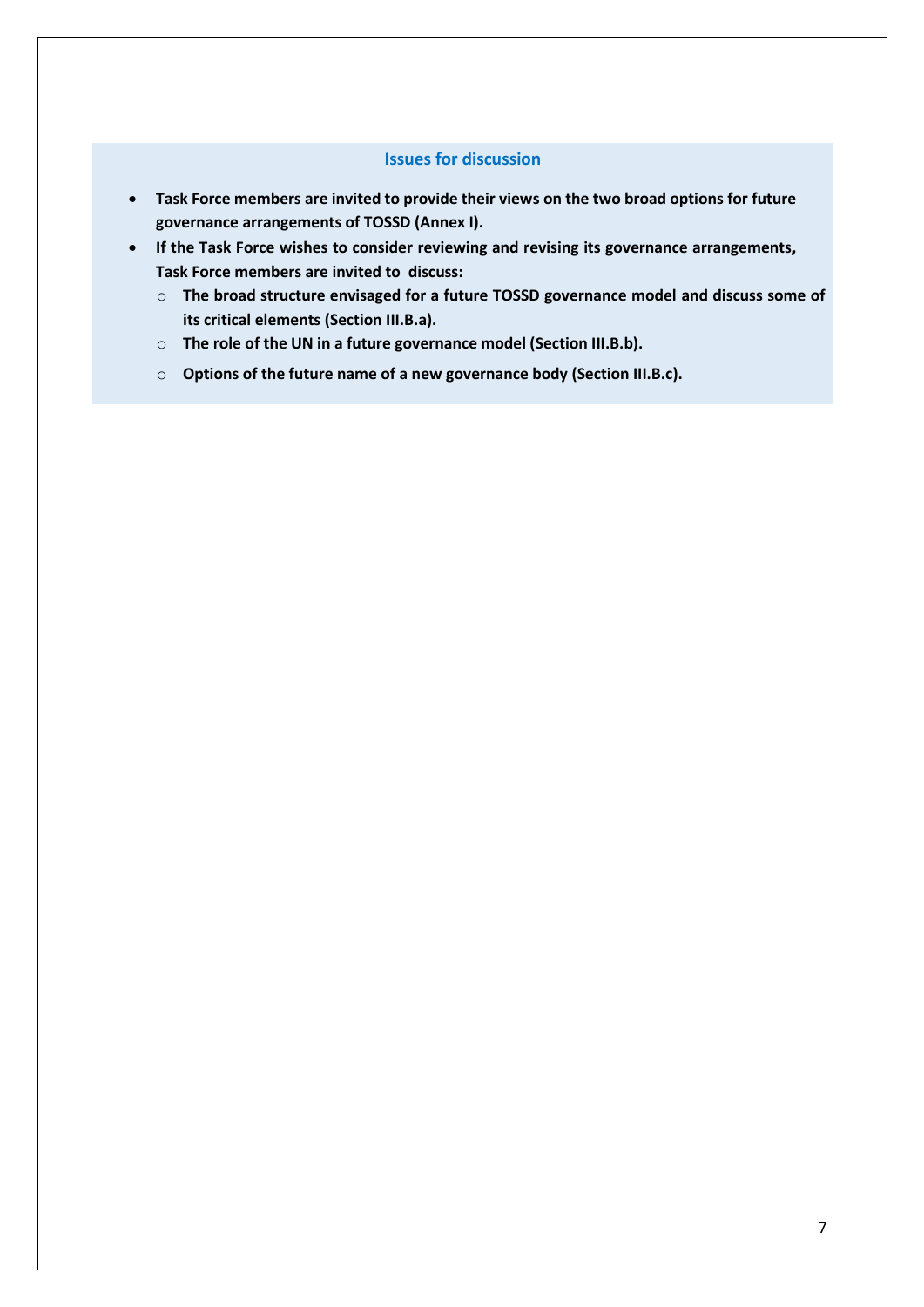# **Annex I: Possible governance options for TOSSD and the TOSSD Task Force**

# **Option 1: Status quo**

| <b>Main</b>             |                                                                                                                                     | <b>Actions needed</b>               |
|-------------------------|-------------------------------------------------------------------------------------------------------------------------------------|-------------------------------------|
| governance              | Elements to take into consideration in this option                                                                                  | by the Task Force                   |
| body                    |                                                                                                                                     | under this option                   |
| <b>TOSSD Task</b>       | • This option does not entail much change in the current functioning and would be easy to implement.                                | • Extension of the Task Force       |
| Force - No              |                                                                                                                                     | <b>TORs</b>                         |
| formal legal            | There may be a disconnect between the ambition / achievements of TOSSD (UN, G7, G20, the ambition of building a global<br>$\bullet$ |                                     |
| status, functions       | measure) and the current Task Force set-up (limited in size with a mix of experts and officials). This option may also make         | • OECD DAC members of the           |
| pursuant to its         | fulfilling the commitment to develop TOSSD in an "open, inclusive and transparent" manner difficult (paragraph 55 - Addis           | <b>TOSSD Task Force to advocate</b> |
| TORs, with the          | Ababa Action Agenda), given the size of the Task Force (35) and the fact that 100 providers are expected to report this             | for an appropriate level of         |
| support of the          | year.                                                                                                                               | funding for TOSSD.                  |
| <b>OECD Secretariat</b> |                                                                                                                                     |                                     |
| pursuant to the         | • It may be difficult for providers to present arguments to their administration for a large scale data collection by a "Task       |                                     |
| <b>OECD DAC PWB</b>     | Force" with a limited number of members and where they cannot be represented. Without adequate governance                           |                                     |
| and under the           | structures to support it, expanding participation in the Task Force pursuant to the current TORs to address this issue may          |                                     |
| administrative          | be difficult.                                                                                                                       |                                     |
| oversight of the        |                                                                                                                                     |                                     |
| OECD / DCD              | Beyond governance issues, the Task Force should bear in mind elements of the financial and administrative arrangements              |                                     |
| (Development            | for TOSSD. First, continuing under the current arrangements is dependent on the OECD DAC agreeing on the level of                   |                                     |
| Co-operation            | funding for TOSSD. Second, in the scenario the DAC does agree to the funding for TOSSD, at current funding levels the               |                                     |
| Directorate)            | Secretariat's capacity to collect data has reached its limits and with the DAC PWB potentially being capped with a                  |                                     |
|                         | budgetary ceiling, there is a risk that the entirety of the budget necessary to run TOSSD will not be agreed. This could lead       |                                     |
|                         | to the running of the Task Force and data collection being slowed down, and the capacity to respond to the commitment of            |                                     |
|                         | providing data for indicator 17.3.1. being reduced.                                                                                 |                                     |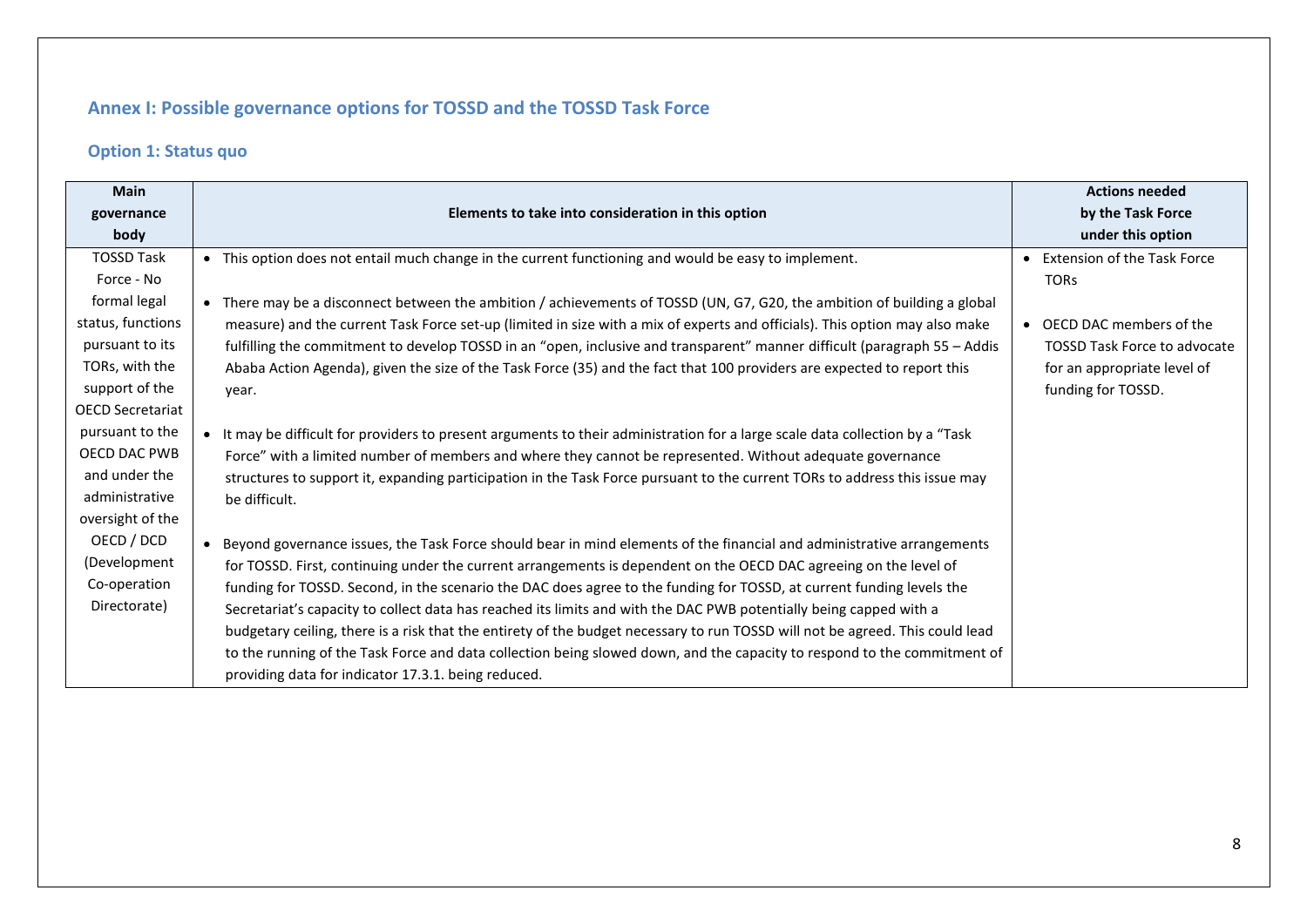| Main governance body                                                                                                                                        |                                                                                                                                                                                                                                                                                                                                                                                                                                                                                                                                                                                                                                                                                                                                                                                                                                                                                                                     | <b>Actions needed</b>                                                                                                                                                                                                                                                                                                                                                                    |
|-------------------------------------------------------------------------------------------------------------------------------------------------------------|---------------------------------------------------------------------------------------------------------------------------------------------------------------------------------------------------------------------------------------------------------------------------------------------------------------------------------------------------------------------------------------------------------------------------------------------------------------------------------------------------------------------------------------------------------------------------------------------------------------------------------------------------------------------------------------------------------------------------------------------------------------------------------------------------------------------------------------------------------------------------------------------------------------------|------------------------------------------------------------------------------------------------------------------------------------------------------------------------------------------------------------------------------------------------------------------------------------------------------------------------------------------------------------------------------------------|
|                                                                                                                                                             | Elements to take into consideration in this option                                                                                                                                                                                                                                                                                                                                                                                                                                                                                                                                                                                                                                                                                                                                                                                                                                                                  | by the Task Force under this option                                                                                                                                                                                                                                                                                                                                                      |
| Revised governance<br>arrangements, for example<br>with a Steering group, a<br>Plenary and working groups,<br>with more formalised rules<br>and procedures. | • It is unclear how the international community perceives a "Task Force" to run a global measure<br>such as TOSSD. Revised governance arrangements would project a renewed ambition for TOSSD,<br>through a new name, more formalised and tailored institutional set-up (e.g. the creation of a<br>plenary/steering group), and clearer working rules and procedures.<br>• As TOSSD is expected to be recognised at the UN, it may be necessary to allow for a larger number<br>of stakeholders to participate in and take decisions on TOSSD, in line with the commitment to<br>develop TOSSD in an open, inclusive and transparent manner (Addis Ababa Action Agenda,<br>paragraph 55). Bringing a large number of new participants into the TOSSD Task Force in its<br>current structure may be difficult, and revising the governance arrangements may be important in<br>adequately accommodating such growth. | • The Task Force could: Decide on a new<br>name; develop internal rules and<br>procedures for some aspects of its work<br>(see Annex II); change its composition<br>towards official representatives rather<br>than a mix of experts and country<br>officials.<br>• Task Force members need to indicate<br>whether they are in a position to<br>provide the appropriate funding for the  |
|                                                                                                                                                             | • In light of the budgetary concerns outlined in option 1 above, and in view of the fact that revision<br>of the governance structures - and an increase in the number of participants in TOSSD - would<br>certainly lead to a need for an increased budget, should the Task Force wish to revise the<br>governance arrangements, it would need to consider the financial and administrative<br>arrangements, including whether alternative models should be explored, for example through a<br>hosting. Depending on the evolution of TOSSD, reconsideration of the financial and<br>administrative arrangements may also be important with respect to the broader independence of<br>the measure.                                                                                                                                                                                                                 | entire TOSSD budget.<br>• OECD DAC members from the Task<br>Force need to advocate for the<br>appropriate level of funding for TOSSD<br>during the upcoming budgetary<br>discussions at the OECD DAC, as well as<br>the removal of the cap on voluntary<br>contributions for TOSSD in the DAC PWB<br>(or an appropriate arrangement for<br>TOSSD to continue developing and<br>growing). |

# **Option 2: Evolution of the Task Force toward more formalised and clarified governance arrangements**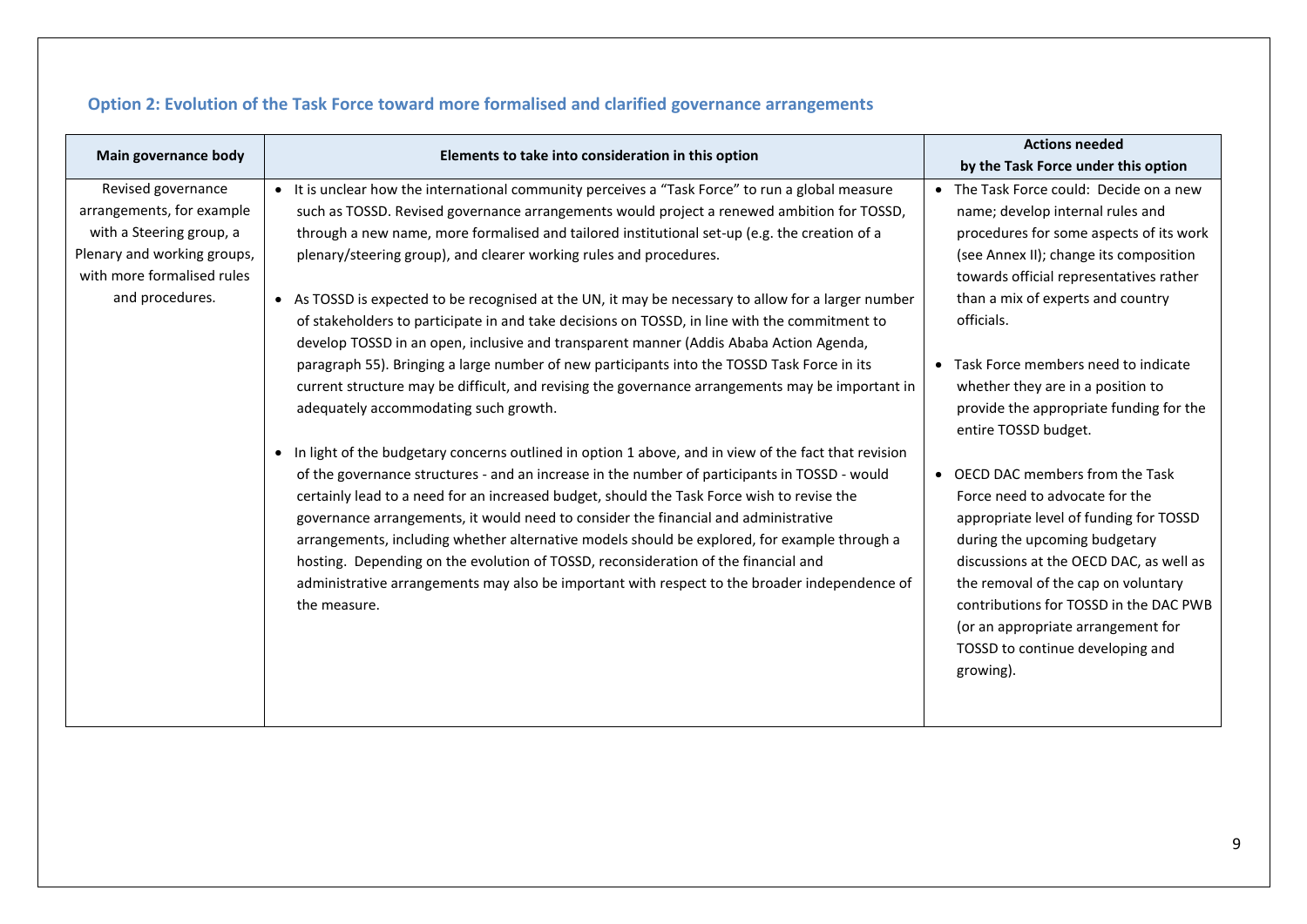# **Annex II: Main areas to discuss for a future governance arrangement**

| <b>Topic to be discussed</b><br>regarding the new<br>governance structure | Key questions to discuss                                                                                                                                                                                                                                                                                                                                                                                                                           | <b>Notes</b>                                                                                                                                                                                                                                                                                                                                  |
|---------------------------------------------------------------------------|----------------------------------------------------------------------------------------------------------------------------------------------------------------------------------------------------------------------------------------------------------------------------------------------------------------------------------------------------------------------------------------------------------------------------------------------------|-----------------------------------------------------------------------------------------------------------------------------------------------------------------------------------------------------------------------------------------------------------------------------------------------------------------------------------------------|
| Membership and<br>participation                                           | • What would be the conditions for being a<br>member?<br>Should members be officials or experts?<br>$\bullet$<br>What would be the conditions for being an<br>$\bullet$<br>observer?<br>What should be the link between membership<br>$\bullet$<br>and financial contribution? Should there be<br>waivers (e.g. for developing countries) to<br>participate?<br>What should be the formal application<br>process for becoming a member / observer? | Members (pay contributions, with a waiver system for some countries; report and use TOSSD<br>$\bullet$<br>data; promote the standard)<br>• Observers (share expertise, promote constructive dialogue, are expected to become members<br>after 2 years)<br>Other participants (independent experts)<br>$\bullet$<br><b>Application process</b> |
| <b>Main bodies</b>                                                        | What should be the main bodies for the new<br>$\bullet$<br>TOSSD governance arrangement?<br>Should a "technical working group" be<br>$\bullet$<br>created to deal with purely statistical matters<br>for validation by the Task Force / Steering<br>group?                                                                                                                                                                                         | A possible option is: a Plenary; a Steering Group; Working Groups and a Secretariat.                                                                                                                                                                                                                                                          |
| <b>Chairing arrangements</b>                                              | How many chairs / co-chairs / vice-chairs for<br>$\bullet$<br>each body? What should be their role?                                                                                                                                                                                                                                                                                                                                                | Two co-chairs representative of membership among providers, dual providers/recipients,<br>recipients and multilateral organisations; exact functions, delegation mechanism, and rotation<br>could be further discussed.                                                                                                                       |
| <b>Plenary</b>                                                            | What should be its composition?<br>$\bullet$<br>What should be its mandate?<br>How often should it meet?<br>$\bullet$                                                                                                                                                                                                                                                                                                                              | Options on frequency: a meeting every year or rather every 2-3 years.                                                                                                                                                                                                                                                                         |
| <b>Decision making process</b>                                            | Should all decisions be based on consensus or<br>$\bullet$<br>should the option of voting as a last resort be<br>allowed. With which majority?<br>Should written procedure be an option?                                                                                                                                                                                                                                                           | E.g. two-thirds majority.                                                                                                                                                                                                                                                                                                                     |